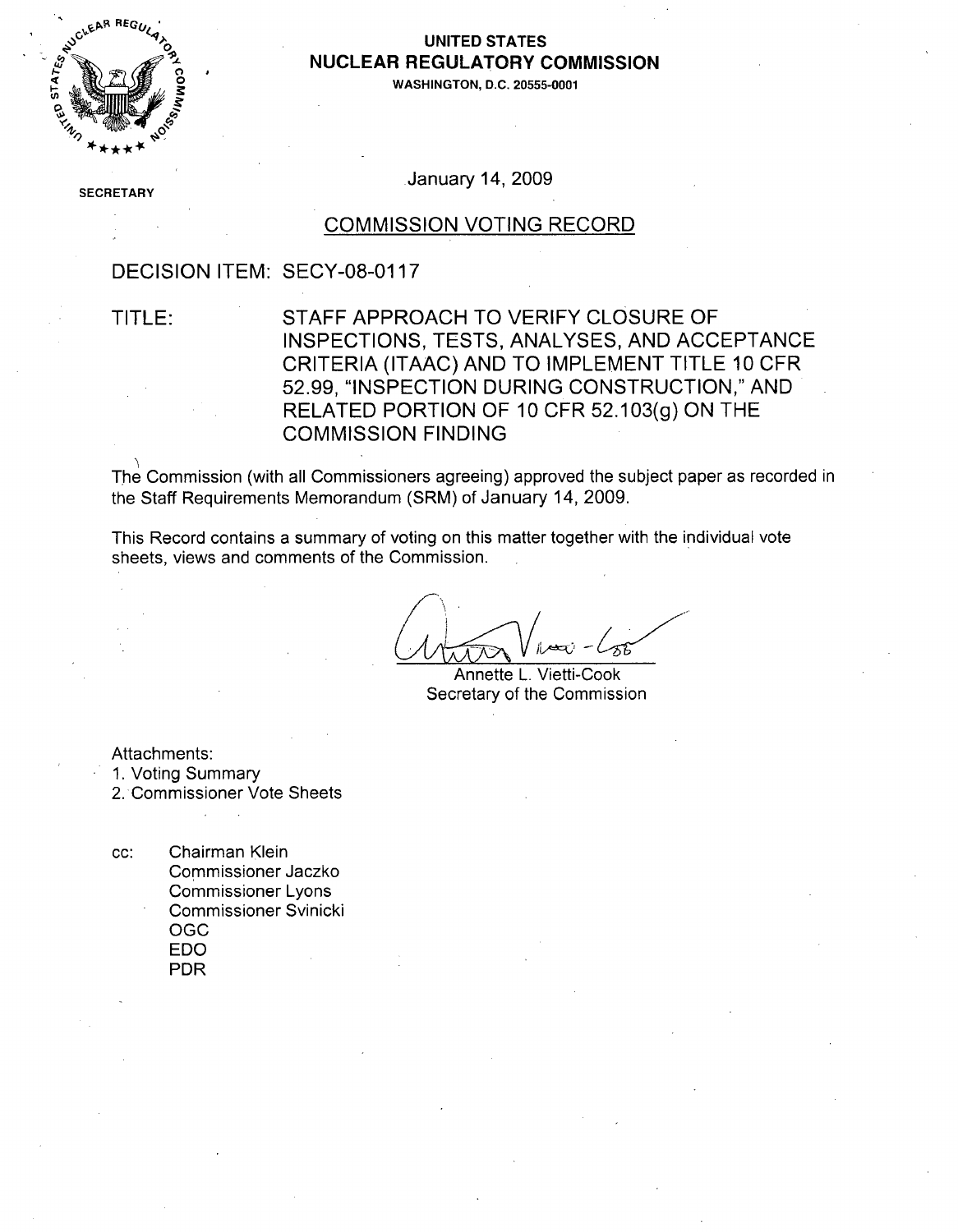## VOTING SUMMARY - SECY-08-0117

## RECORDED VOTES

|                       | NOT<br>APRVD DISAPRVD ABSTAIN PARTICIP COMMENTS<br><b>DATE</b> |              |               |
|-----------------------|----------------------------------------------------------------|--------------|---------------|
|                       |                                                                |              |               |
| CHRM. KLEIN           |                                                                |              | $X = 12/8/08$ |
| COMR. JACZKO          |                                                                | X.           | 11/24/08      |
| COMR. LYONS           |                                                                | $\mathsf{X}$ | 11/26/08      |
| <b>COMR. SVINICKI</b> |                                                                |              | $-12/12/08$   |

# COMMENT RESOLUTION

In their vote sheets, all Commissioners approved the staff's paper and provided some additional comments. Subsequently, the comments of the Commission were incorporated into the guidance to staff as reflected in the SRM issued on January 14, 2009. **'**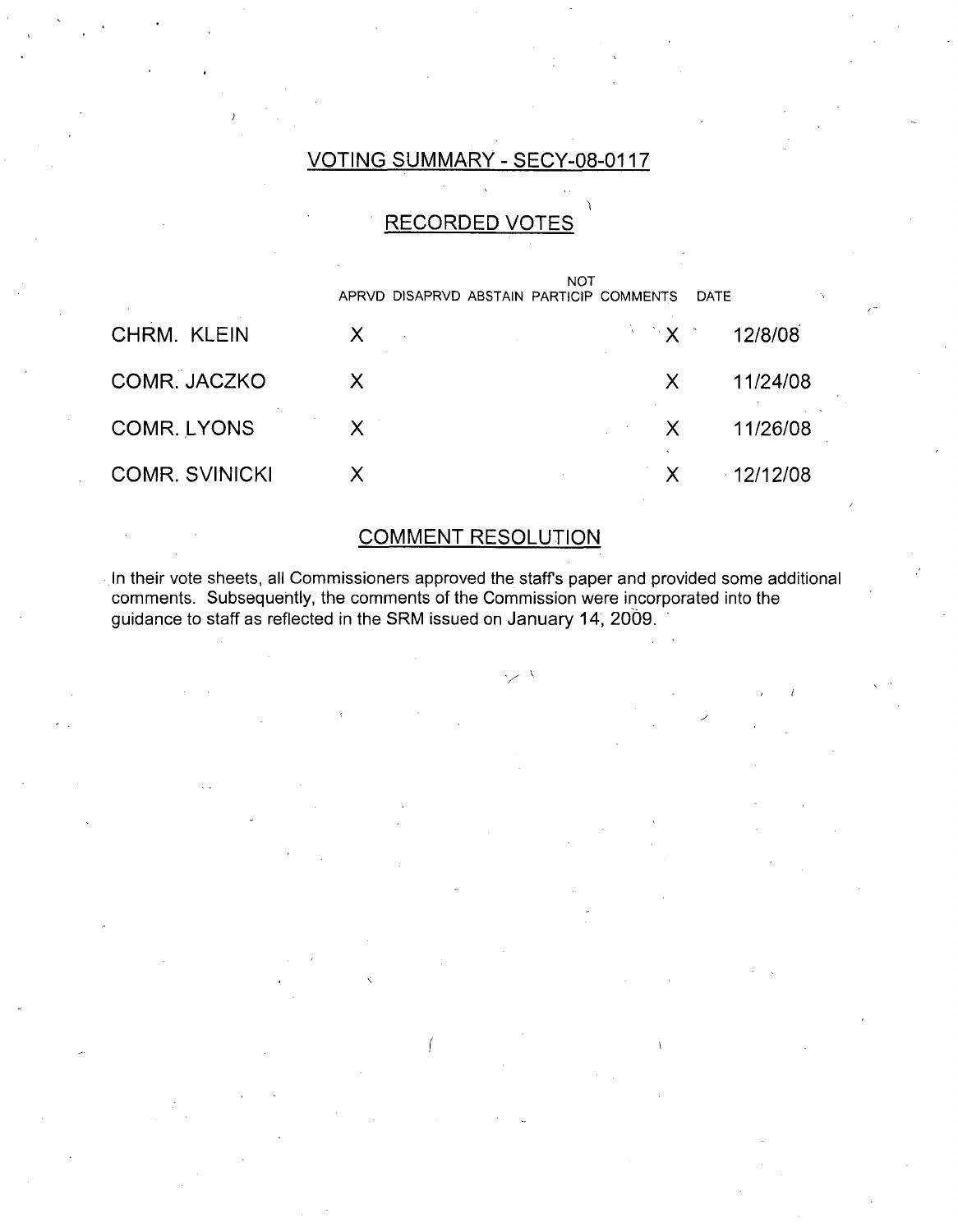## RESPONSE SHEET

TO: Annette Vietti-Cook, Secretary

FROM: CHAIRMAN KLEIN)

SUBJECT: SECY-08-0117 - STAFF APPROACH TO VERIFY CLOSURE OF INSPECTIONS, TESTS, ANALYSES, AND ACCEPTANCE CRITERIA (ITAAC) AND TO IMPLEMENT TITLE 10 CFR 52.99, "INSPECTION DURING CONSTRUCTION," AND RELATED PORTION OF 10 CFR 52.103(g) ON THE COMMISSION FINDING

| Approved X               |              | <b>Disapproved</b> | <b>Abstain</b>  |  |
|--------------------------|--------------|--------------------|-----------------|--|
| <b>Not Participating</b> |              |                    |                 |  |
| <b>COMMENTS:</b>         | <b>Below</b> |                    | Attached X None |  |

2

**SIGNATURE** 

**12/5** /2008 **DATE** 

Entered on "STARS" Yes / No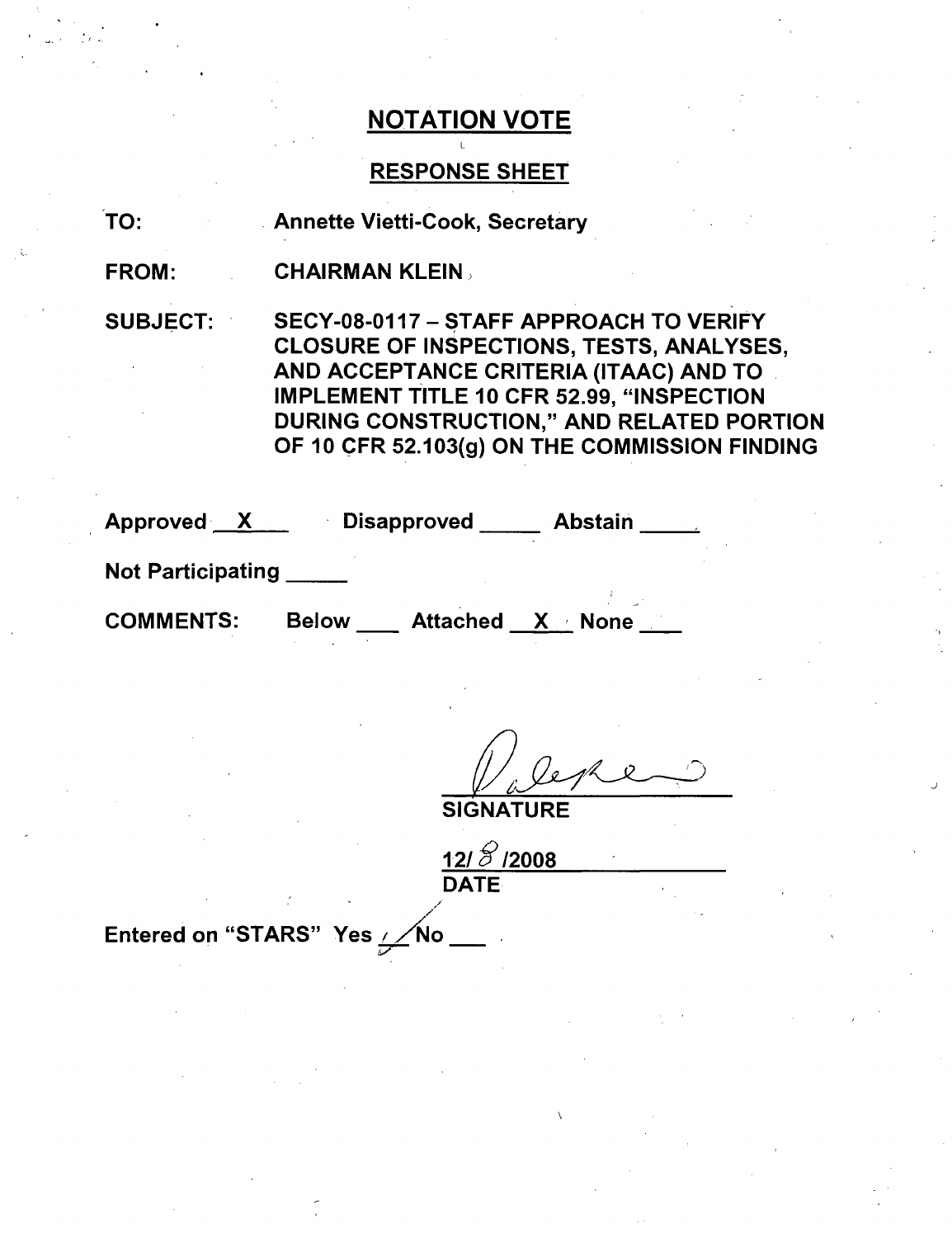### Chairman Klein's Comments on **SECY-08-0117,** Staff Approach to Verify Closure of Inspections, Tests, Analyses, and Acceptance Criteria **(ITAAC)** and to Implement Title **10** CFR **52.99,** "Inspection During Construction," and Related Portion of **10** CFR **52.103(g)** on the Commission Finding

I applaud the staff's commendable performance in transparently working with stakeholders to establish the framework for completing inspections, tests, analyses, and acceptance criteria (ITAAC) for nuclear power plants licensed under 10 CFR Part 52. Significant progress has been made on identifying issues and resolving them in a timely manner, and I approve the staff's intended approach to address ITAAC-closure and 10 CFR 52.99 and 52.103(g) implementation as described in SECY-08-0117.

I note that the staff has not sought Commission direction on how to address the potential impacts of plant modifications during construction on ITAACs that have been completed. The staff states in SECY-08-0117 that it has been working with stakeholders to develop an appropriate approach to ensure that acceptance criteria will continue to be met for systems, structures, and components (SSCs) that have undergone maintenance or modification after completion of one or more of their associated ITAAC. This point was reiterated during the October 22, 2008 Commission meeting on new reactor issues. The staff is clearly on a path to bring this issue to an appropriate and effective resolution, and I believe it unnecessary for the Commission to direct/the staff to modify its intended course of action.

I share with my colleagues an interest in learning how the staff plans to approach the need to ensure that acceptance criteria will continue to be met for SSCs that are modified after completion of one or more of their associated ITAACs. The staff should keep the Commission informed of progress in resolving this issue and, should policy issues requiring Commission decision arise, they should be articulated in a timely manner, along with options to address them.

Dale E. Klein  $12/\sqrt{3}/2008$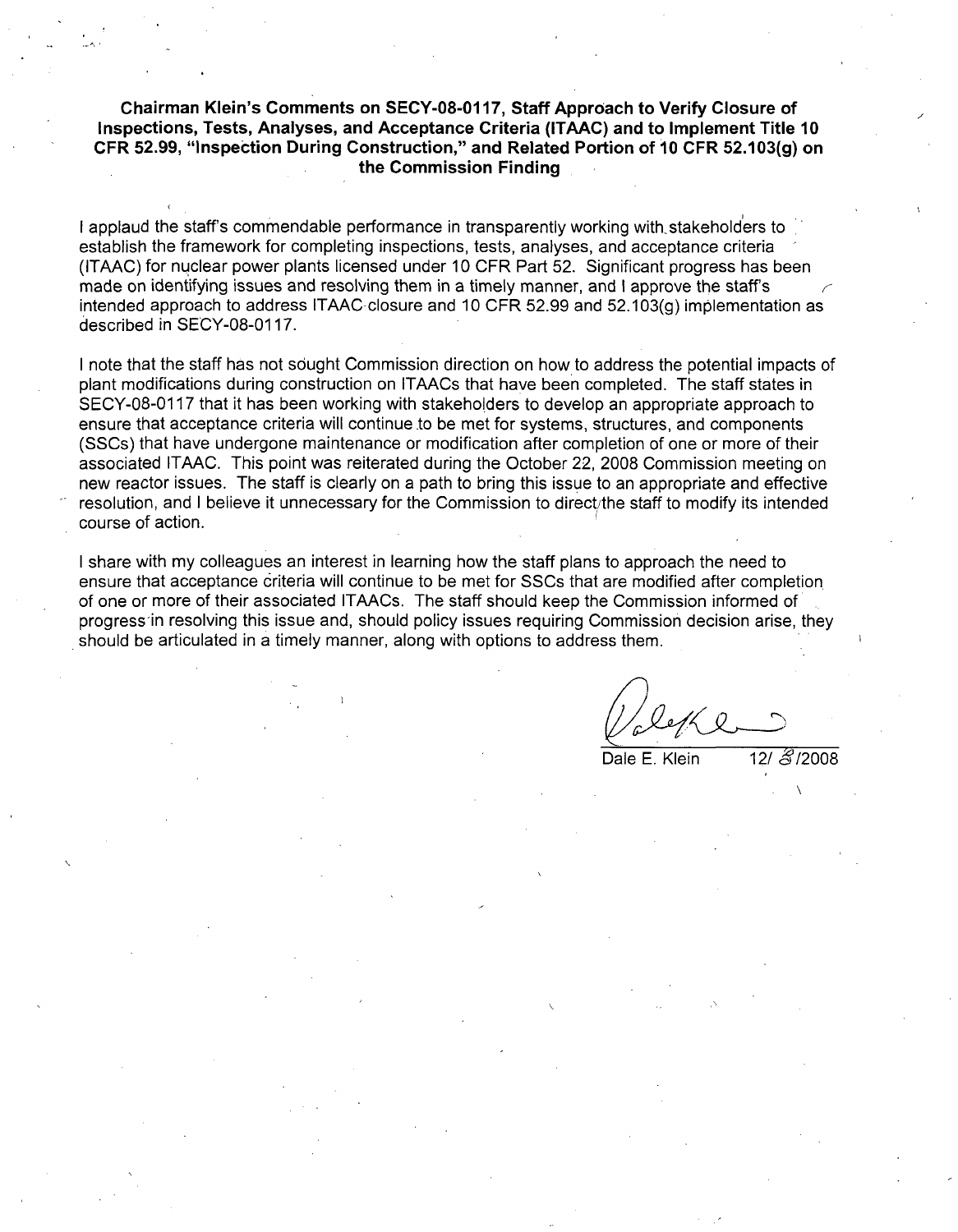## RESPONSE SHEET

TO: Annette Vietti-Cook, Secretary

FROM: COMMISSIONER JACZKO

SUBJECT: SECY-08-0117 - STAFF APPROACH TO VERIFY CLOSURE OF INSPECTIONS, TESTS, ANALYSES, AND ACCEPTANCE CRITERIA AND TO IMPLEMENT TITLE 10 CFR 52.99, "INSPECTION DURING CONSTRUCTION," AND RELATED PORTION OF 10 CFR 52.103(g) ON THE COMMISSION FINDING

| <b>Approved</b>          | <b>Disapproved</b> | <b>Abstain</b> |
|--------------------------|--------------------|----------------|
| <b>Not Participating</b> |                    |                |

COMMENTS: Below Attached X None

**SIGNATURE** I1/24108 **DATE**

Entered on "STARS" Yes X No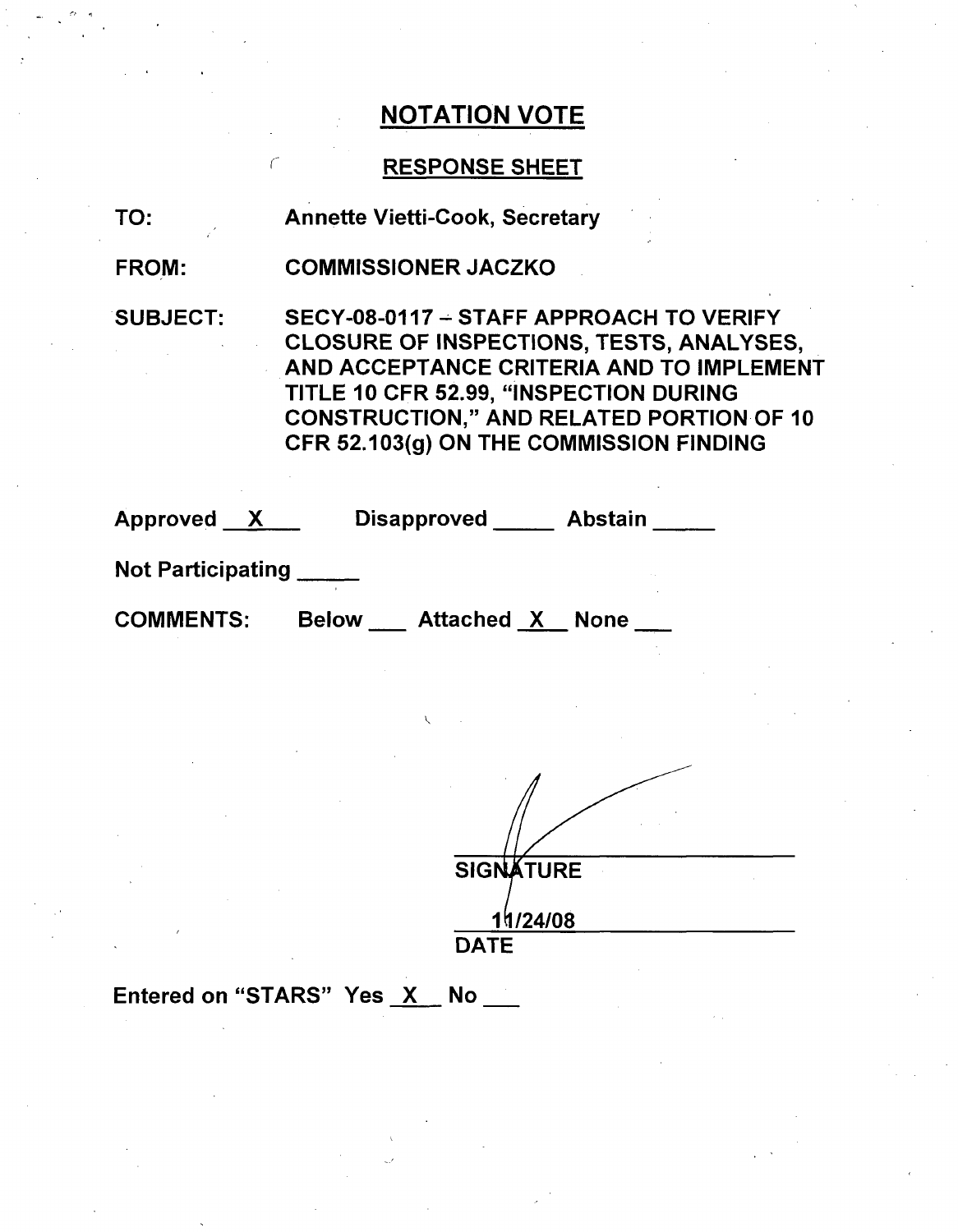#### Commissioner Jaczko's Vote on **SECY-08-0117**

### Staff Approach to Verify Closure of Inspections, Tests, Analyses, and Acceptance Criteria and to Implement Title **10** CFR **52.99,** "Inspection during Construction," and Related Portion of **10** CFR **52.103(g)** on the Commission Finding

I converted this staff information paper to a notation vote in order to continue the important dialogue with the Commission concerning Inspections, Tests, Analyses, and Acceptance Criteria (ITAAC) with respect to the finding the Commission will have to make under § 52.103(g) to allow an applicant to operate a commercial nuclear power plant. Under the current process, the requirements for an applicant making significant repairs or modifications to accepted ITAAC are not well defined.

Once a licensee has notified the agency that an ITAAC is completed, and the staff has accepted it and noticed it in the Federal Register, § 52.99 is silent regarding any responsibilities that a licensee has concerning making significant repairs or modifications to an accepted ITAAC. For example, if a large portion of a system is removed and replaced after if was accepted to allow installation of another system, or had to undergo major repairs or replacement of components for whatever reason, there is no requirement for a licensee to inform the Commission. Under such circumstances, I believe it is important to ensure to the Commission and the public that pertinent information concerning the construction of a new nuclear power plant is available for review. Given that staff resources are limited,' and actual on-site inspection time by the NRC is small compared to the number of hours a licensee and its contractors will spend constructing a new nuclear power plant, it is vital that our expectations are clear. /

Therefore, I believe that staff should provide a paper to the Commission discussing when an applicant must make a determination that successfully completed ITAAC are no longer satisfied, as well as the notifications required under those circumstances. This paper should include clear criteria on when a licensee must inform the Commission as to the nature, extent, and quantity of corrective maintenance or modifications to equipment or systems. Additionally, the staff should inform-the Commission on the need for expedited rulemaking and on the use of license conditions to implement appropriate licensee notification requirements and a reporting threshold to require licensees to report to the NRC when previously closed ITAAC are no longer satisfied.

Clarity regarding ITAAC is important. 10 CFR 52.103(g) requires that the licensee shall not operate the facility until the Commission makes a finding that the acceptance criteria in the combined license are met. I think we should be neither too stingy nor too expansive with information concerning an applicant's ability to achieve and maintain satisfaction of the criteria of the ITAAC. Ultimately, it is the ITAAC that play a leading role for the Commission to decide on a licensee's ability to load fuel and commence power operations of a nuclear power plant.

Gregory B. Jaczko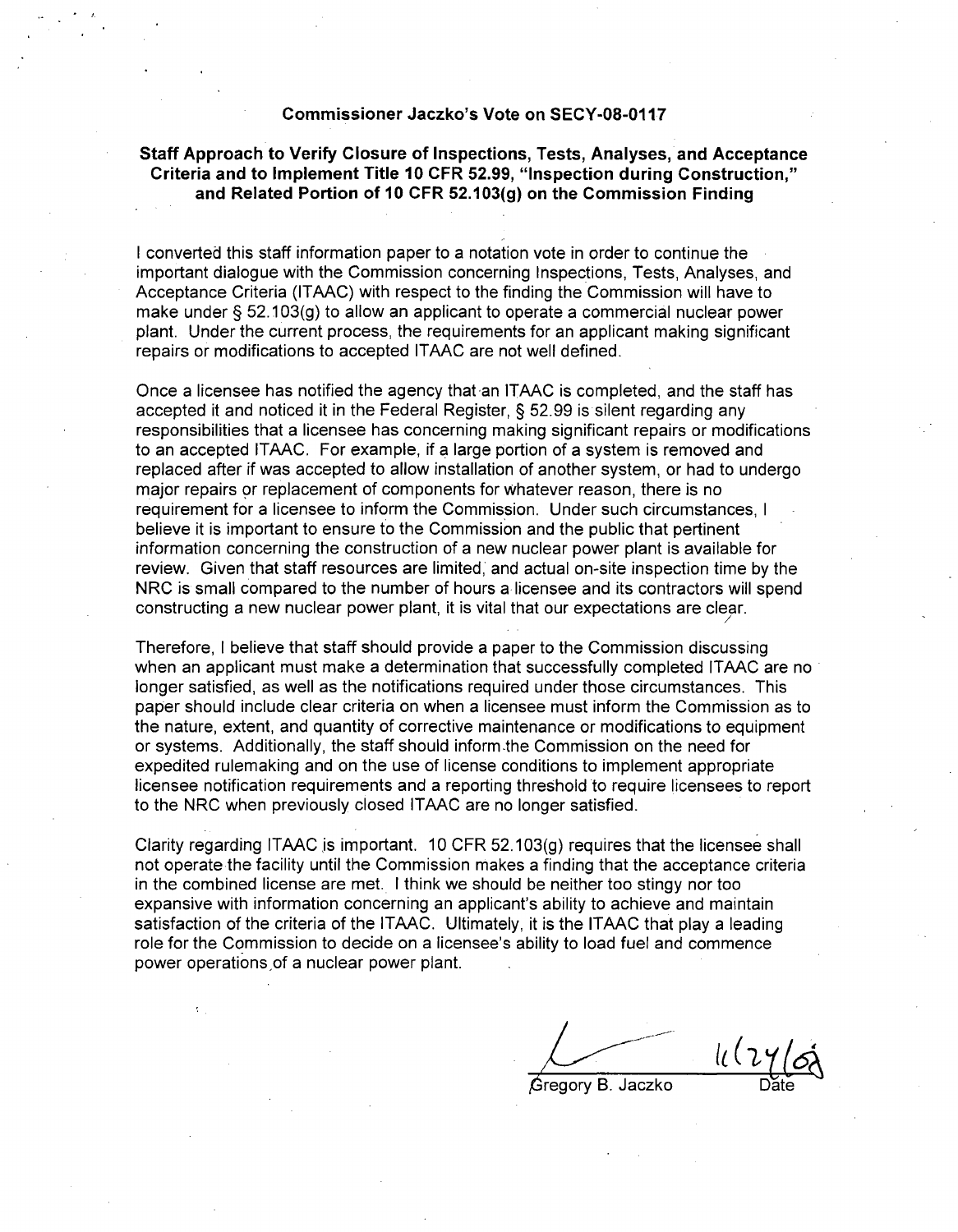### RESPONSE SHEET

TO: Annette Vietti-Cook, Secretary

FROM: COMMISSIONER LYONS

SUBJECT: SECY-08-0117 - STAFF APPROACH TO VERIFY CLOSURE OF INSPECTIONS; TESTS, ANALYSES, AND ACCEPTANCE CRITERIA AND TO IMPLEMENT TITLE 10 CFR 52.99, "INSPECTION DURING CONSTRUCTION," AND RELATED PORTION OF 10 CFR 52.103(g) ON THE COMMISSION FINDING

Approved <u>X Disapproved Abstain</u>

Not Participating

COMMENTS: Below \_\_ Attached X None \_\_

Peter B. Ly **SIGNATURf**

**11/ A& 108 DATE** 

Entered on "STARS" Yes X No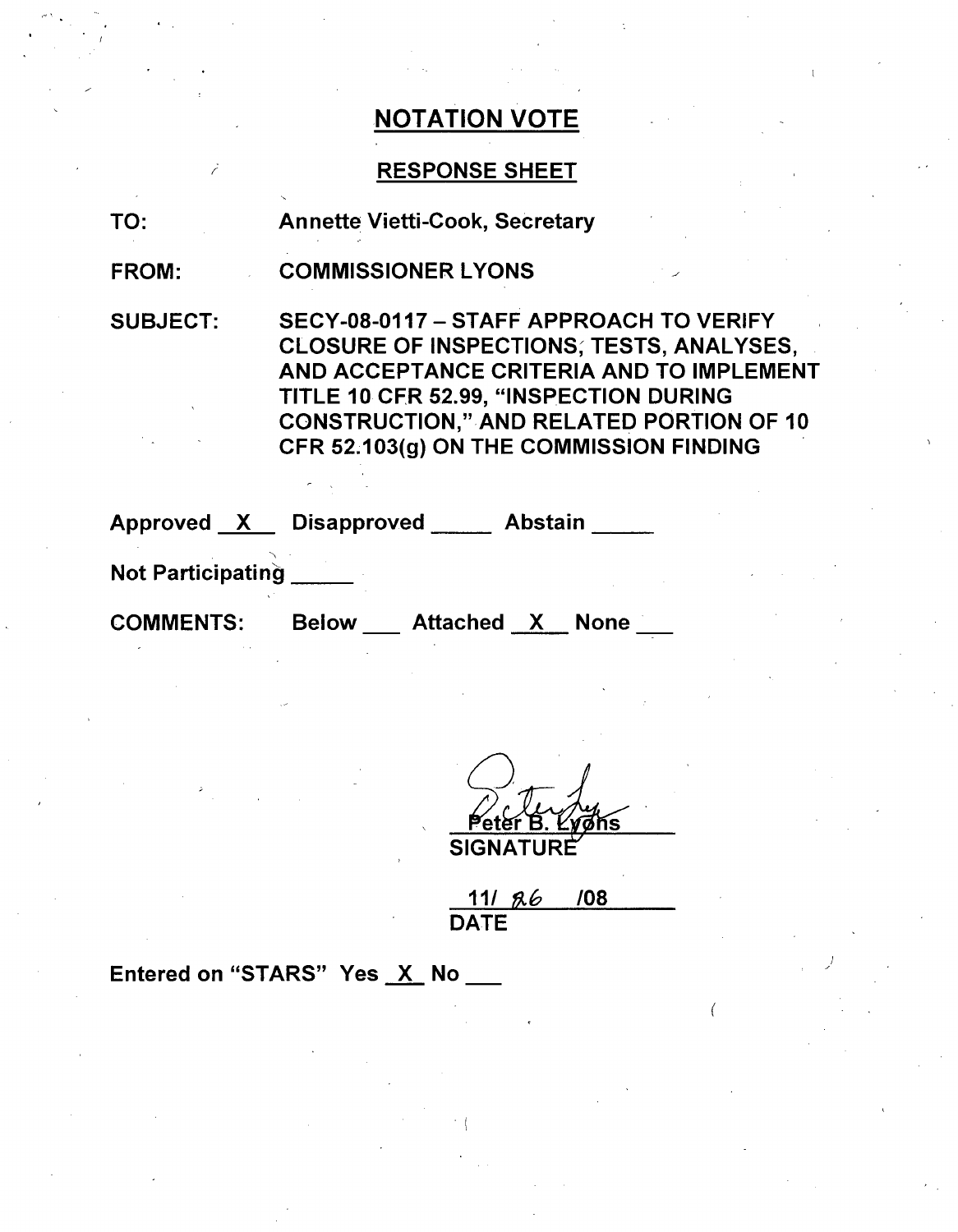#### Commissioner Lyons' Vote on **SECY-08-0117**

### Staff Approach to Verify Closure of Inspections, Tests, Analyses, and Acceptance Criteria and to Implementing Title **10** CFR **52.99,** "Inspection during Construction," and Related Portion of **10** CFR **52.103(g)** on the Commission Finding

I would like to acknowledge the efforts of the staff and industry to thoughtfully consider and prepare for the significant task of meeting the requirements imposed by the 10 CFR Part 52 Inspection, Tests, Analyses, and Acceptance Criteria (ITAAC) process. ITAAC closure letter content, quality control measures associated with ITAAC closure letters, and ITAAC preservation requirements will become critical issues once construction under Part 52 begins. Additionally, the efforts to plan and refine the NRC's ITAAC inspection and ITAAC closure letter review processes will assure these inspections and reviews are focused on safety and conducted efficiently.,

I agree with the statements and issues described in Commissioner Jaczko's vote on this issue. The staff should continue to work with stakeholders: on methods to confirm that acceptance criteria will continue to be met for systems, structures, and components that have undergone maintenance or modification after completion of one or more of their associated ITAAC. This should include appropriate thresholds for reporting when previously closed ITAAC no longer meet the criteria for closure. I further agree that the staff should provide to the Commission a paper describing these notification requirements, reporting thresholds and the staff's plan for implementation, including rulemaking if necessary.

Peter B. Lyqns Date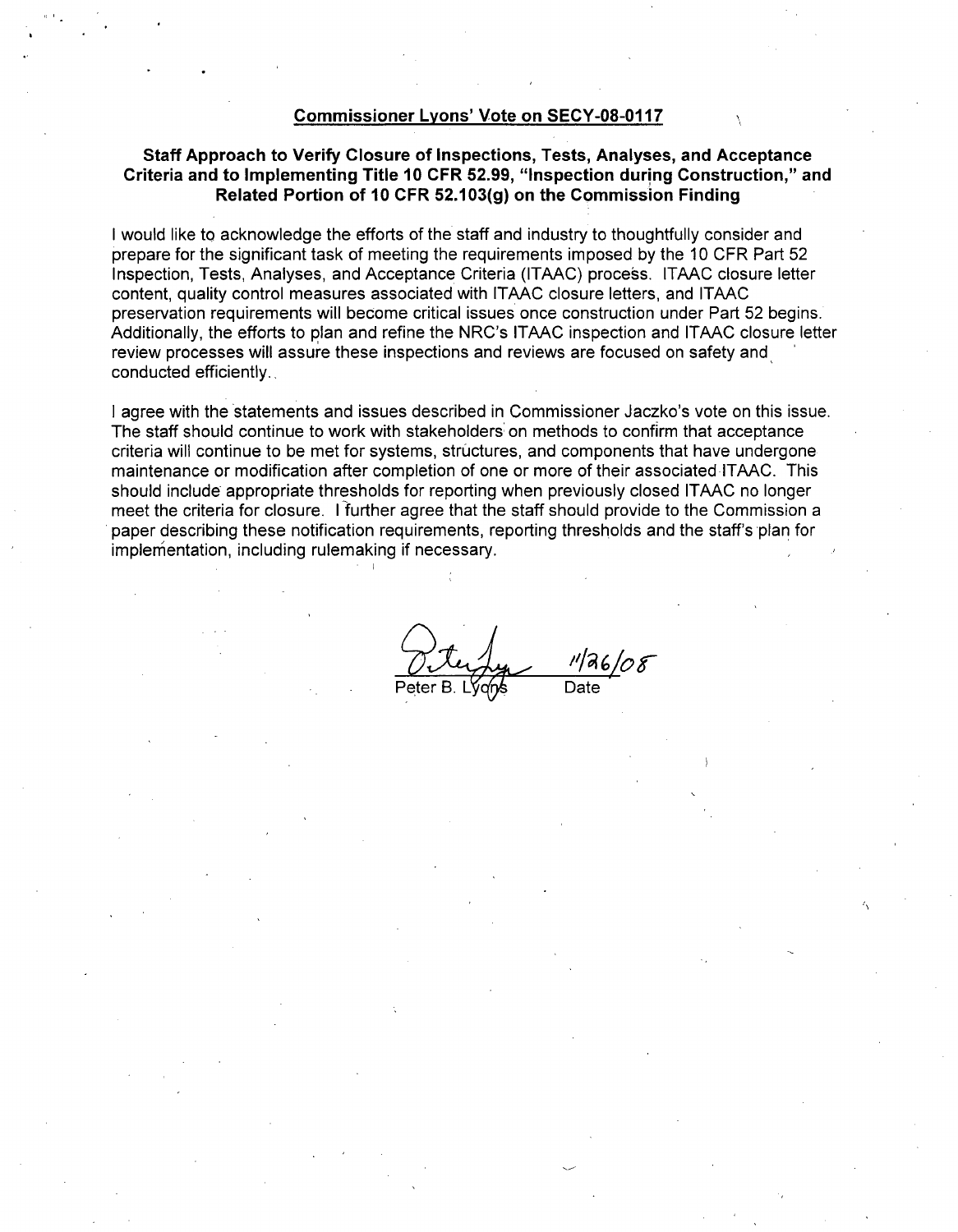### RESPONSE SHEET

TO: Annette Vietti-Cook, Secretary

FROM: COMMISSIONER SVINICKI

SUBJECT: SECY-08-0117 - STAFF APPROACH TO VERIFY CLOSURE OF INSPECTIONS, TESTS, ANALYSES, AND ACCEPTANCE CRITERIA AND TO IMPLEMENT TITLE 10 CFR 52.99, "INSPECTION DURING CONSTRUCTION," AND RELATED PORTION OF 10 CFR 52.103(g) ON THE'COMMISSION FINDING

| Approved <u>XX</u> |  | Disapproved _____ | <b>Abstain</b> |  |
|--------------------|--|-------------------|----------------|--|
|                    |  |                   |                |  |

Not Participating **\_**

COMMENTS: Below \_\_ Attached XX None \_

**SIGNATURE** 

12/i2/08

DATE

Entered on "STARS" Yes  $\sqrt{N}$